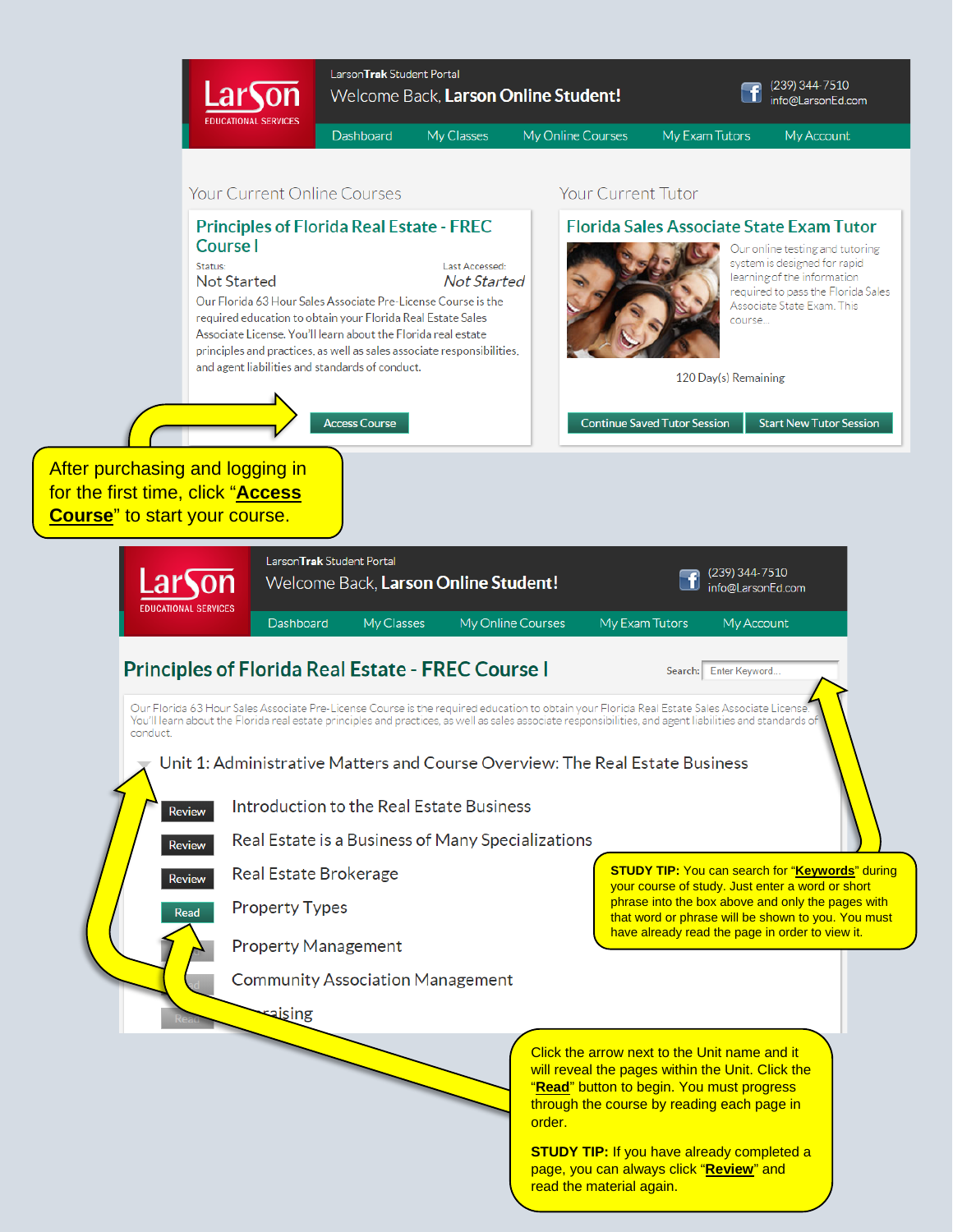

## **Principles of Florida Real Estate - FREC Course I**

Administrative Matters and Course Overview: The Real Estate Business Real Estate Brokerage





The five major sales specialty areas are:

- · Residential
- Commercial

**Industrial** 

Agricultural

inesses

**Previous Page** 

## Sales and Leasing

Real estate brokerage is a business in which real estate license-related services, including rental and sale of property, are provided under the authority of a real estate broker. The real estate broker acts as an intermediary between two or more people in the negotiation of the sale, purchase or rental of real estate. A sales associate works for the broker, providing services to prospective buyers, sellers, landlords or tenants.

Click "Save Session" at any time to save your progress.

This is where you'll start when you log back in. This

will also take you back to your course home page.

Through training and experience, brokers and their sales associates offer expert information that the average layperson does not possess. While consumers today have almost unlimited access to property and market information, no one is more informed on the nuances and subtleties of the local market than the real estate professionals who operate there. So it is most efficient for buyers, sellers, landlords and prospective tenants to work with a real estate professional.

Real estate brokers and sales associates often specialize in a particular geographic area or property type. This prospecting method is called farming. Farming is working or prospecting an area of interest for sellers as well as buyers. The area chosen for farming can be geographic or nongeographic, such as a special interest area. Farming is less a matter of getting listings and sales than it is a matter of developing sources for listings and sales. Your farm should be chosen based on your personal goals, interests, and your specific market area. The goal is to build a reputation so when residents in the farm decide to buy or sell they will call on YOU. It is most important to use imagination and commitment to build a wide sphere of influence in your farm area through regular prospecting.

The five major sales specialty areas are:

- Residential
- Commercial
- Industrial
- Agricultural
- Businesses

On the left side of the page, you will find "Student Notes" and additional student resources like videos and downloadable images or documents. On the right side of the page is where the course content is located.

**Next Page** 

Save Se

When you've read all the course content on the page, click "Next Page". If you want to go back, click "Previous Page".